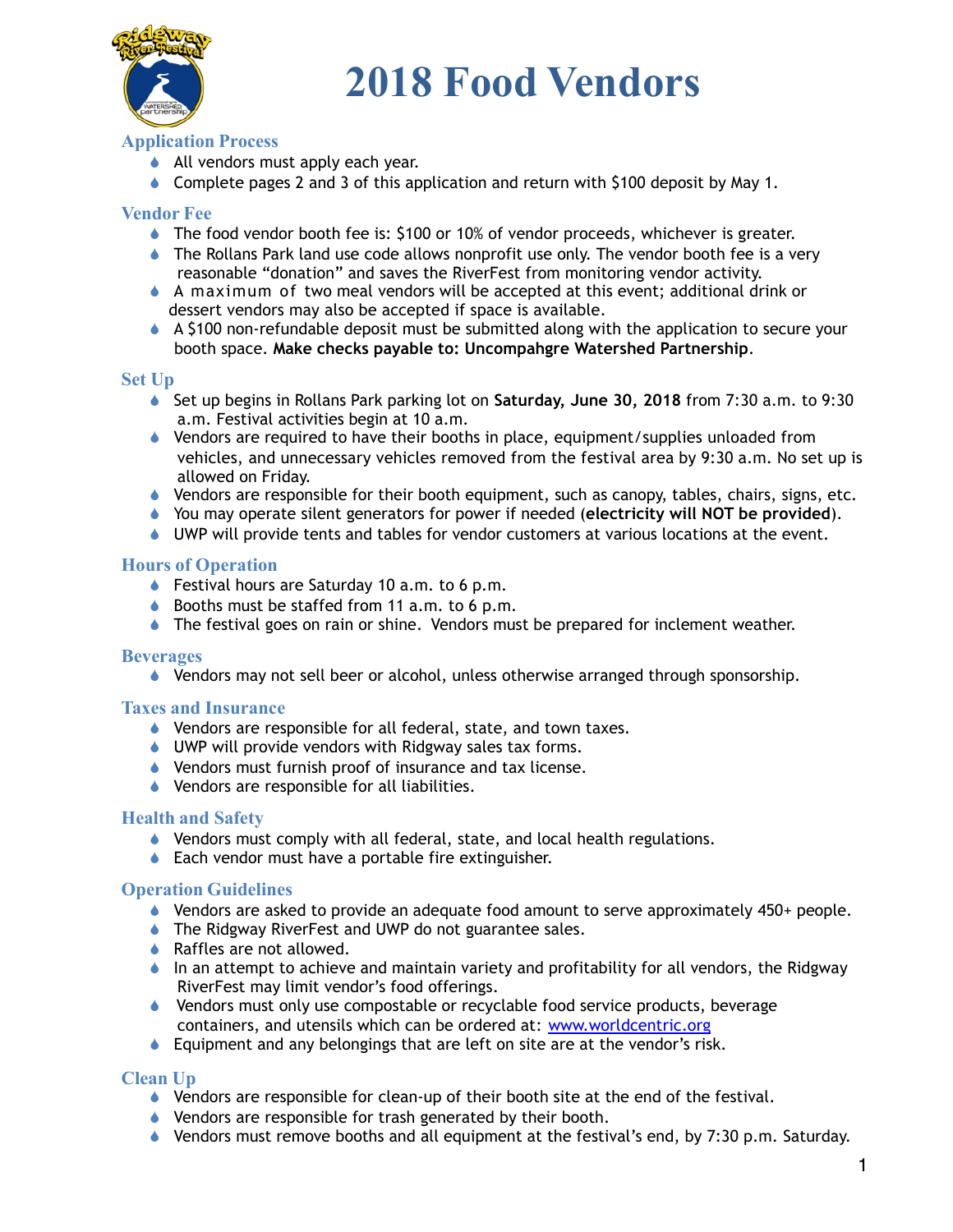

## **2018 Food Vendors Application**

*Sign form & return application + \$100 deposit by May 1.*

| Date: <u>Date:</u>                                                                                                                                                                                                            |  |
|-------------------------------------------------------------------------------------------------------------------------------------------------------------------------------------------------------------------------------|--|
|                                                                                                                                                                                                                               |  |
|                                                                                                                                                                                                                               |  |
| Mailing Address: Management of the Community of the Community of the Community of the Community of the Community of the Community of the Community of the Community of the Community of the Community of the Community of the |  |
| Day Phone: ______________________________Cell Phone: ___________________________                                                                                                                                              |  |
|                                                                                                                                                                                                                               |  |
| Please include the names of the person(s) working in the booth:                                                                                                                                                               |  |

List all food(s) and drinks you would like to sell:

Describe your booth set-up, dimensions, and requirements: